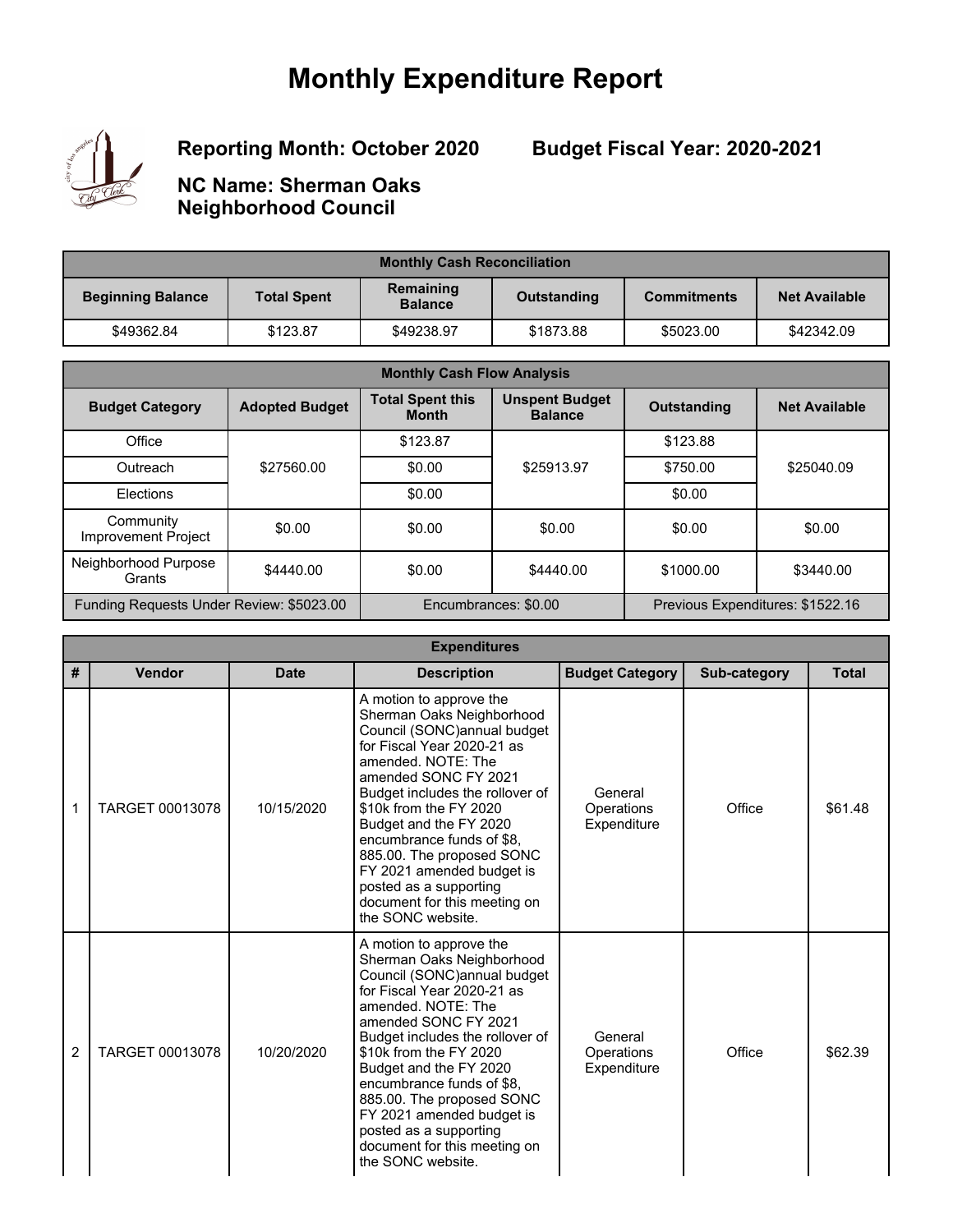**Subtotal: \$123.87**

|                              | <b>Outstanding Expenditures</b>                     |             |                                                                                                                                                                                                                     |                                       |              |              |  |
|------------------------------|-----------------------------------------------------|-------------|---------------------------------------------------------------------------------------------------------------------------------------------------------------------------------------------------------------------|---------------------------------------|--------------|--------------|--|
| #                            | Vendor                                              | <b>Date</b> | <b>Description</b>                                                                                                                                                                                                  | <b>Budget Category</b>                | Sub-category | <b>Total</b> |  |
| 1                            | Sherman Oaks<br>Chamber of<br>Commerce              | 09/18/2020  | A motion to approve the<br>expenditure of up to \$750 to<br>support the Sherman Oaks<br>Chamber of Commerce and<br>the community's Grand<br><b>Re-Opening Promotion</b><br>scheduled as allowed by the<br>coronavir | General<br>Operations<br>Expenditure  | Outreach     | \$750.00     |  |
| $\overline{2}$               | Lloyd Staffing, Inc.                                | 10/26/2020  | A motion to approve the<br>payment of Lloyd Staffing,<br>Inc., Invoice 407829, dated<br>01/06/2019, in the amount of<br>\$109.25.                                                                                   | General<br>Operations<br>Expenditure  | Office       | \$109.25     |  |
| 3                            | AT&T Messaging                                      | 10/27/2020  | A motion to approve the<br>Sherman Oaks Neighborhood<br>Council (SONC) Annual<br><b>Budget for Fiscal Year</b><br>2020-2021 as amended. Note:<br>The amended SONC FY2021<br>budget includes the rollover o          | General<br>Operations<br>Expenditure  | Office       | \$14.63      |  |
| 4                            | Los Angeles<br>Responsible Pit Bull<br>Owners, Inc. | 11/04/2020  | A motion to approve<br>Neighborhood Purpose Grant<br>in the amount for a \$1,000 to<br>the Los Angeles Responsible<br>Pit Bull Owners Inc.<br>(LARPBO). The amend NPG<br>submitted by the LARPBO<br>has             | Neighborhood<br><b>Purpose Grants</b> |              | \$1000.00    |  |
| <b>Subtotal: Outstanding</b> |                                                     |             |                                                                                                                                                                                                                     | \$1873.88                             |              |              |  |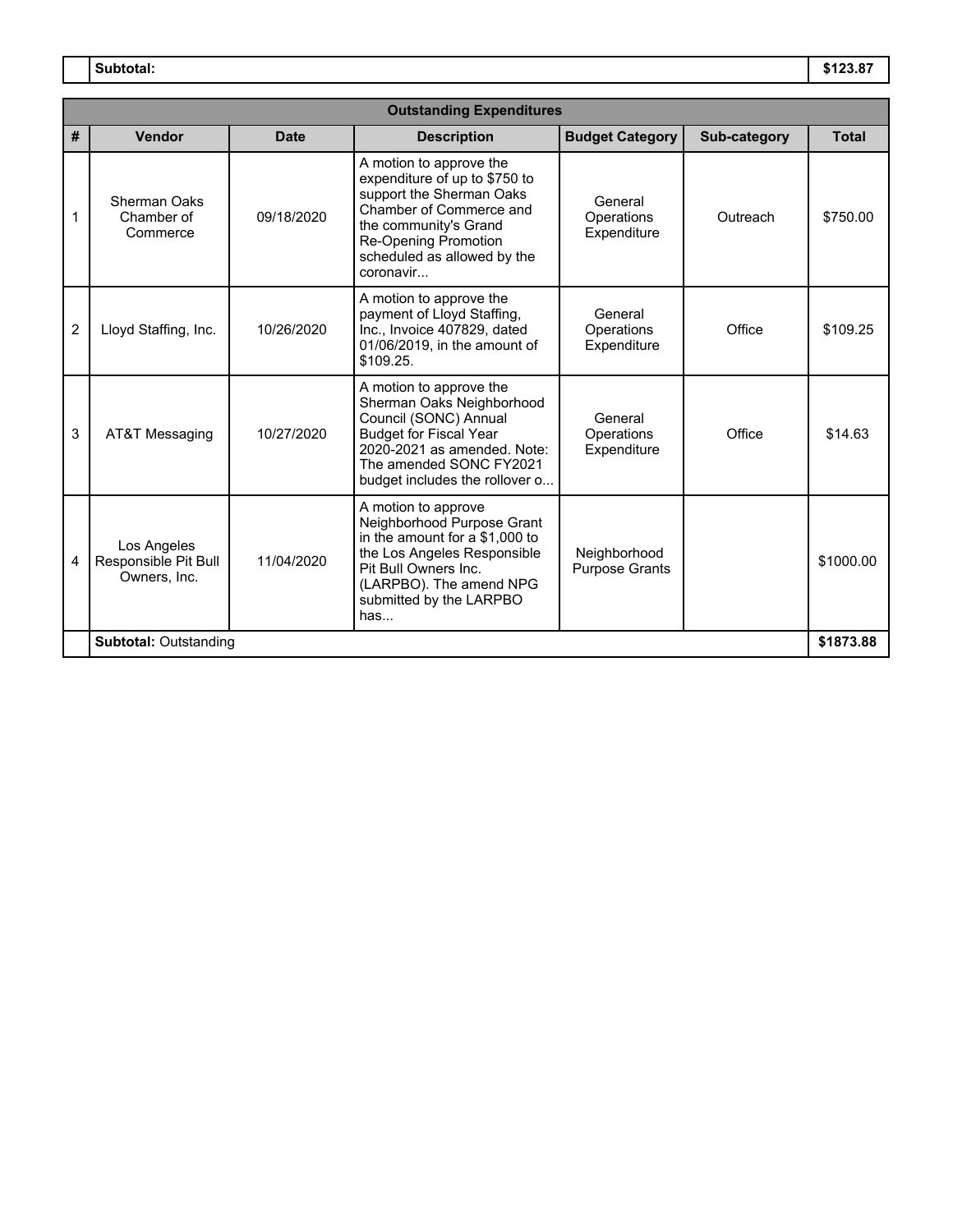| <b>OTARGET</b><br>14.                                                                                                |
|----------------------------------------------------------------------------------------------------------------------|
| VAN NUYS - 818-779-0163<br>10/15/2020 12:57 PM                                                                       |
| <b>TARTA PROBINER SE</b>                                                                                             |
| ENTERTAINMENT-ELECTRONICS<br>056070074<br><b>EPSON INK</b><br>\$56.15<br>Regular Price \$56.99<br>RETURN BY 01/25/21 |
| SUBTOTAL<br>\$50.15<br>≈ CA TAX 9.5000% on \$56.15<br>\$5.33                                                         |
| TOTAL.<br>\$61.48<br>*4628 MASTERCARD CHARGE<br>\$61.48<br>AID: A0000000041010<br>MASTERCARD                         |
| REC#2-0289-1307-0114-0743-1 VCD#758-253-043<br>$NOTICE:$ Some funnities                                              |

NOTICE: Some furniture products can<br>expose you to chemicals known to the<br>State of California to cause cancer,<br>birth defects or other reproductive harm<br>Please check on-product label for<br>wanning information.

Help make your Target Run better.<br>Take a 2 minute survey about today's trip:

 $\sim$ 

informtarget.com<br>User ID: 7971 0869 3988<br>Password: 592 569

CUENTENOS EN ESPAÑOL

Please take this survey within 7 days.